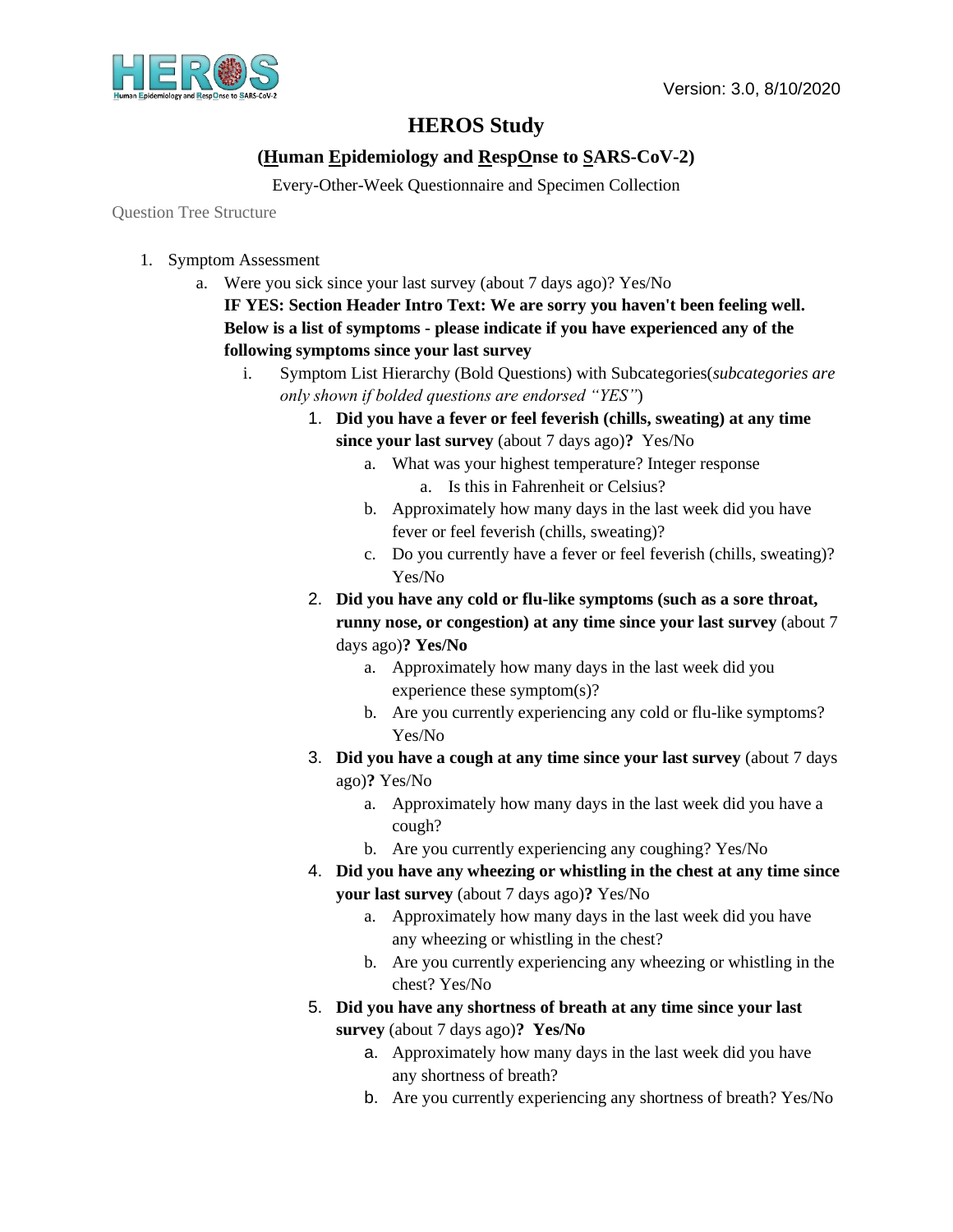

- 6. **Did you have any pain or discomfort in your chest at any time since your last survey** (about 7 days ago)**?** Yes/No
	- a. Approximately how many days in the last week did you have pain or discomfort in your chest?
- **7. Did you feel tired or fatigued at any time since your last survey**  (about 7 days ago)**?**
	- a. Approximately how many days in the last week did you feel tired or fatigued?
	- b. Are you currently experiencing any feelings of being tired or fatigued? Yes/No
- 8. **Did you have any body aches at any time since your last survey**  (about 7 days ago)**? Yes/No**
	- a. Approximately how many days in the last week did you have any body aches?
	- b. Are you currently experiencing any body aches? Yes/No
- 9. **Did you have any headaches at any time since your last survey** (about 7 days ago)**? Yes/No**
	- a. Approximately how many days in the last week did you have any headaches?
	- b. Are you currently experiencing any headaches? Yes/No
- **10. Did you have any ear pain at any time since your last survey** (about 7 days ago)**? Yes/No**
	- a. Approximately how many days in the last week did you have any ear pain?
	- b. Are you currently experiencing any ear pain? Yes/No
- 11. **Did you have a problem with your ability to smell, such as not being able to smell things or things not smelling the way they are supposed to since your last survey** (about 7 days ago)**? Yes/No**
	- a. Approximately how many days in the last week did you have a problem with your ability to smell?
	- b. Are you currently experiencing any change in your ability to smell? Yes/No
- 12. **Did you have a problem with your ability to taste sweet, sour, salty, or bitter foods and drinks since your last survey** (about 7 days ago)**? Yes/No**
	- a. Approximately how many days in the last week did you have a problem with your ability to taste?
	- b. Are you currently experiencing any change in your ability to taste? Yes/No
- 13. **Did you experience any nausea (feeling that you might vomit) at any time since your last survey** (about 7 days ago)**?** 
	- a. Approximately how many days in the last week did you experience any nausea?
	- b. Are you currently experiencing any nausea? Yes/No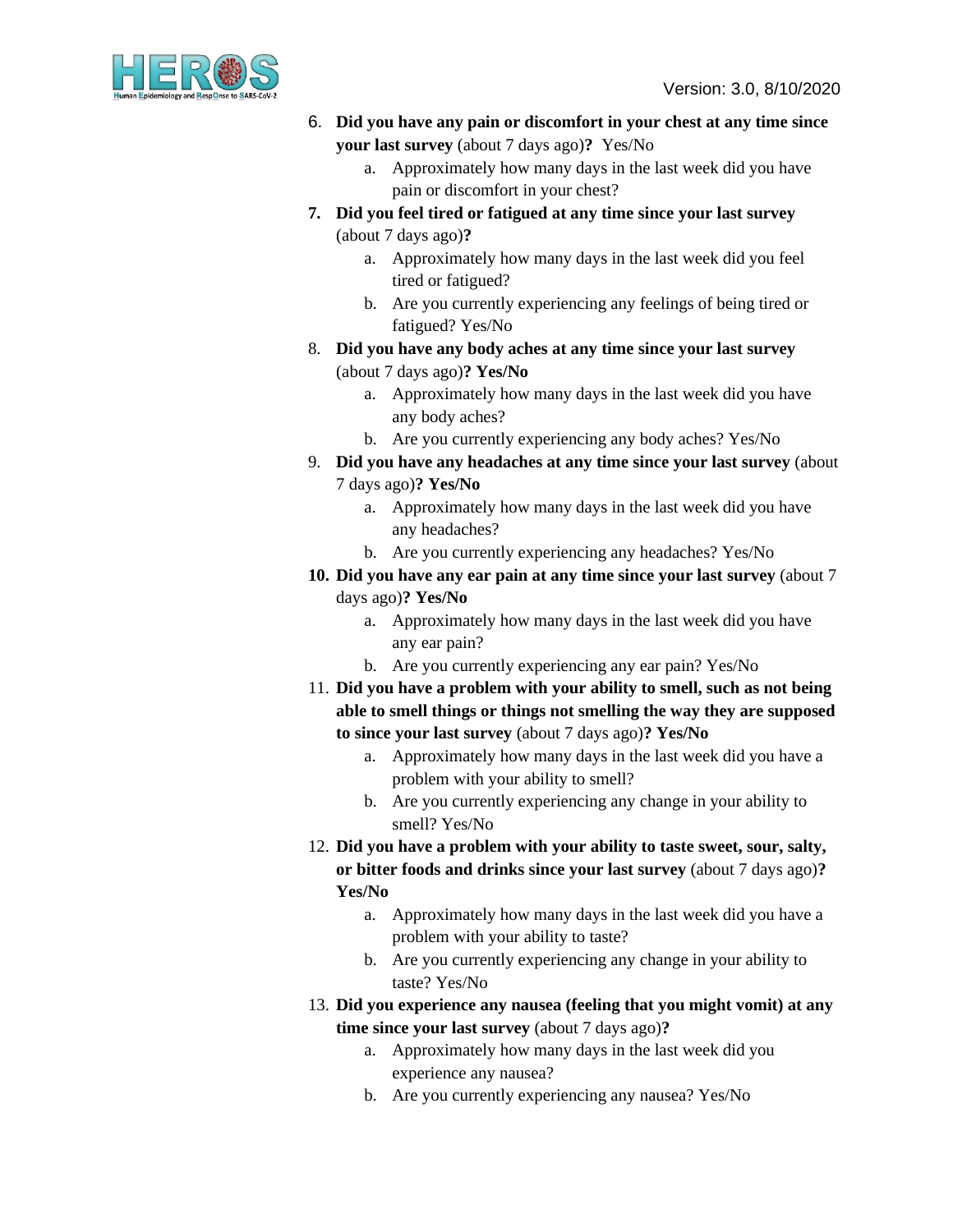

- 14. **Did you have diarrhea (any loose or watery stools) at any time since your last survey** (about 7 days ago)**?** 
	- a. Approximately how many days in the last week did you have diarrhea?
	- b. Are you currently experiencing any diarrhea? Yes/No
- 15. **Did you have belly pain at any time since your last survey** (about 7 days ago)**?** 
	- a. Approximately how many days in the last week did you have belly pain?
	- b. Are you currently experiencing any belly pain? Yes/No
- **16. Did you have red or pink eyes at any time since your last survey**  (about 7 days ago)**?** 
	- a. Approximately how many days in the last week did you have red or pink eyes?
	- b. Are you currently experiencing any red or pink eyes? Yes/No
- **17. Did you experience any other symptoms not listed above since your last survey** (about 7 days ago)**? Yes/No**
	- a. How many additional symptoms have you experienced?[integer response](repeating the below a-c for each symptom endorsed)
		- a. Please describe symptom 1 [text box]
		- b. Approximately how many days in the last week did you experience symptom 1?
		- c. Are you currently experiencing this symptom?
- ii. Repeated Question #1-2 from baseline survey
	- 1. Has a doctor told you that you or anyone in your family may have coronavirus, SARS-CoV-2, or COVID-19? Yes (specify how many participating family members and their names)/No
		- a. *1=yes* 1a. Do you know how [**NAME**] got coronavirus (or SARS-CoV-2 or COVID-19)? Yes (specify)/No
			- a. *1=yes* 1b. Was [**NAME**] hospitalized for coronavirus (or SARS-CoV-2 or COVID-19)? Yes/No
				- 1. *1b=yes* 1b1. While in the hospital, was
					- he/she...? Select all that apply.
						- a. Admitted to the intensive care unit
						- b. Put on a ventilator (a machine that pushes air into and out of your lungs)
						- c. Given oxygen (a mask or tubes in your nose that give you extra air to breathe)
						- d. Given antibiotics or other treatment (if selected, specify)
		- b. *1=no* 1c. Do you think you or anyone in your family has had coronavirus (or SARS-CoV-2 or COVID-19)? Yes/No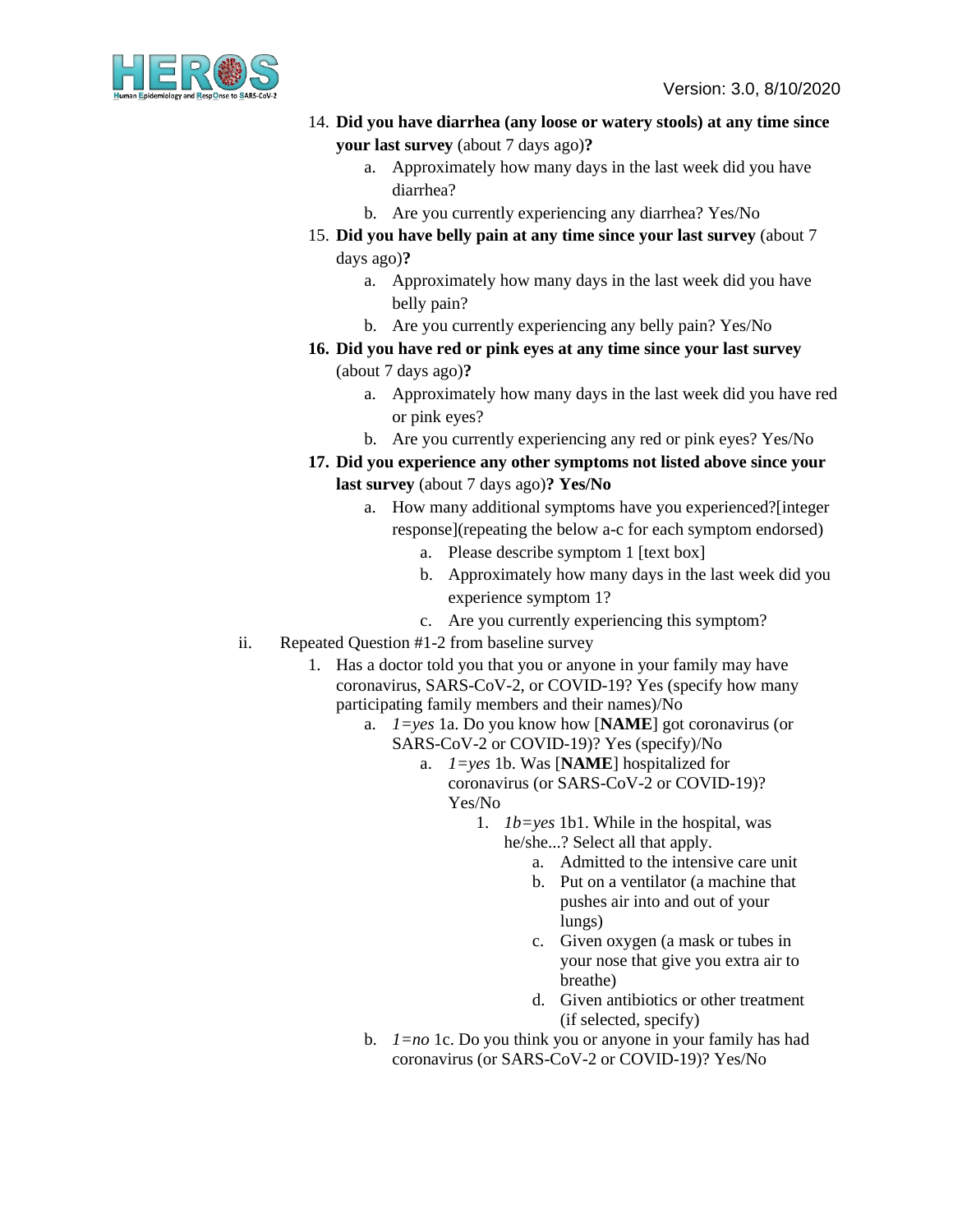

- c. *1=no* 1d How likely do you think it is for you or someone in your family to catch coronavirus (or SARS-CoV-2 or COVID-19)? If you are not sure, just take your best guess.
- d. Very likely
- e. Likely
- f. Not very likely
- g. Not likely at all
- 2. Have you or someone in your family been in contact with someone who tested positive for coronavirus (or SARS-CoV-2 or COVID-19)? Yes/No

## **b.** Was **anyone in your house sick since your last survey** (about 7 days ago)**?**

- i. Who in your household is sick (checkbox for options)
- ii. Repeat 1-10 Symptom assessment for each member of the household

## 1. [Child Specific Questions](https://docs.google.com/document/d/1Cs456CN8mUprJH7g5ZBwB64MUNfNIIYkGHxZnZeOi6g/edit?usp=sharing)

- 2. Exposure Risk and Prevention Activities:
	- a. In the last week, did you or anyone in your family:(Checklist)
		- i. Travel outside of the city or town that you live in
		- ii. Travel on a plane
		- iii. Travel outside of the United States
		- iv. Go to work
		- v. Go to school
		- vi. Go to daycare
		- vii. Go to the grocery store
		- viii. Go to a scheduled healthcare appointment
		- ix. Go out to eat
		- x. Spend time with friends or family that do not live with you
		- xi. Go to gatherings, such as church or concerts
		- xii. Bring take-out food home
		- xiii. Go to a sick visit (for example, a visit to your doctor, urgent care center, emergency room, or hospital)
- 3. Thinking about these activities in the last week, my social interaction (direct contact with people outside my home such as when shopping, working, care-giving or volunteering) was:
	- i. A lot less than normal
	- ii. Somewhat less than normal
	- iii. About the same as normal
	- iv. More than normal

Item References-

| <b>Symptom Domain</b> | Source of Questions |
|-----------------------|---------------------|
| Fever                 | WURSS-24            |
| Cough                 | WURSS-24            |